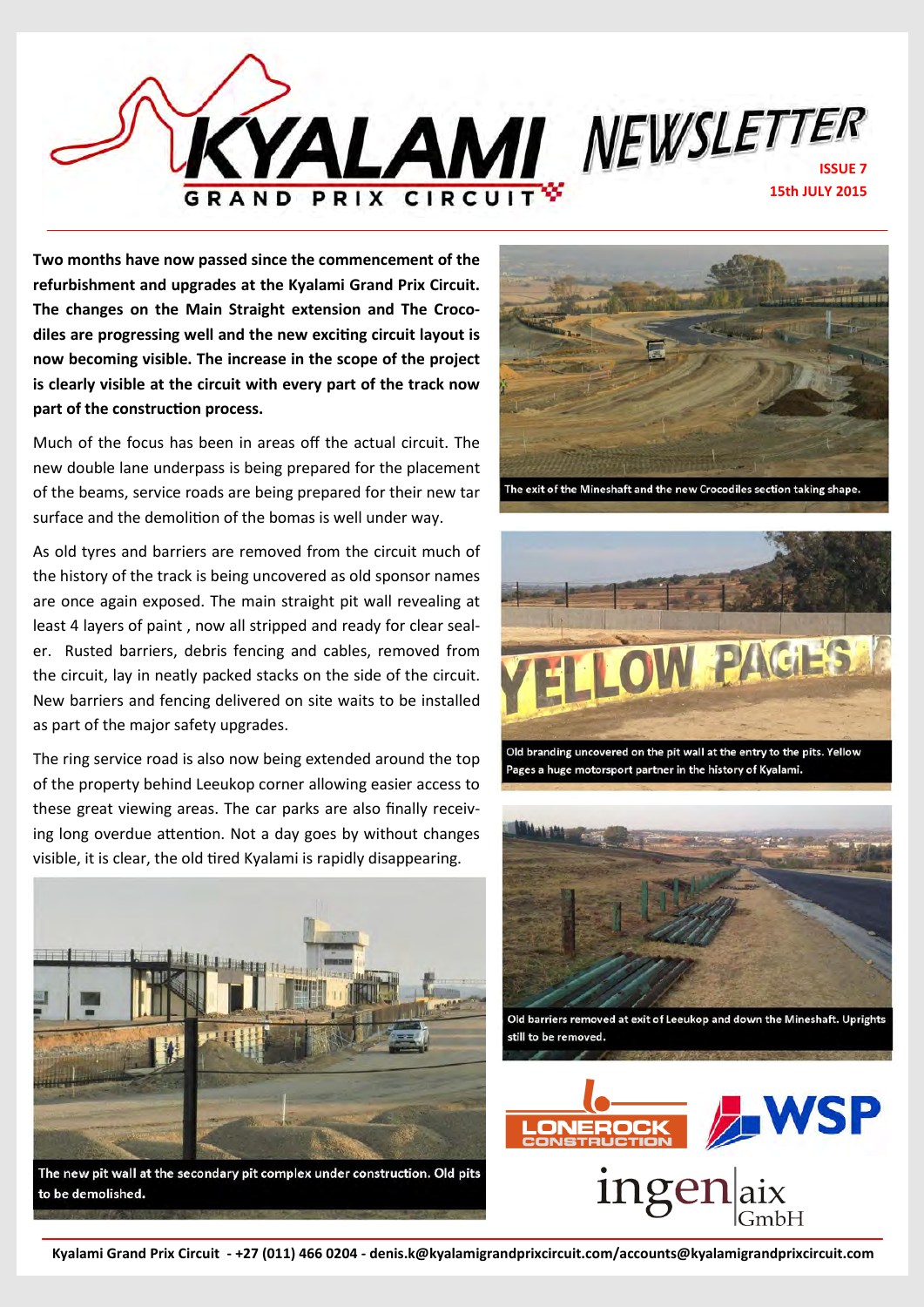

## **THE UNDERPASS AND MAIN ENTRY**



The beams for the underpass have been manufactured. They will be transported to site and placed over the underpass in mid July.



The underpass is being prepared for the placement of the concrete beams.



The beams for the underpass arrive on site. Each will be carefully placed into position by a 100 ton crane.



The new main service road leading out of the underpass is now visible.





**Kyalami Grand Prix Circuit - +27 (011) 466 0204 - denis.k@kyalamigrandprixcircuit.com/accounts@kyalamigrandprixcircuit.com**